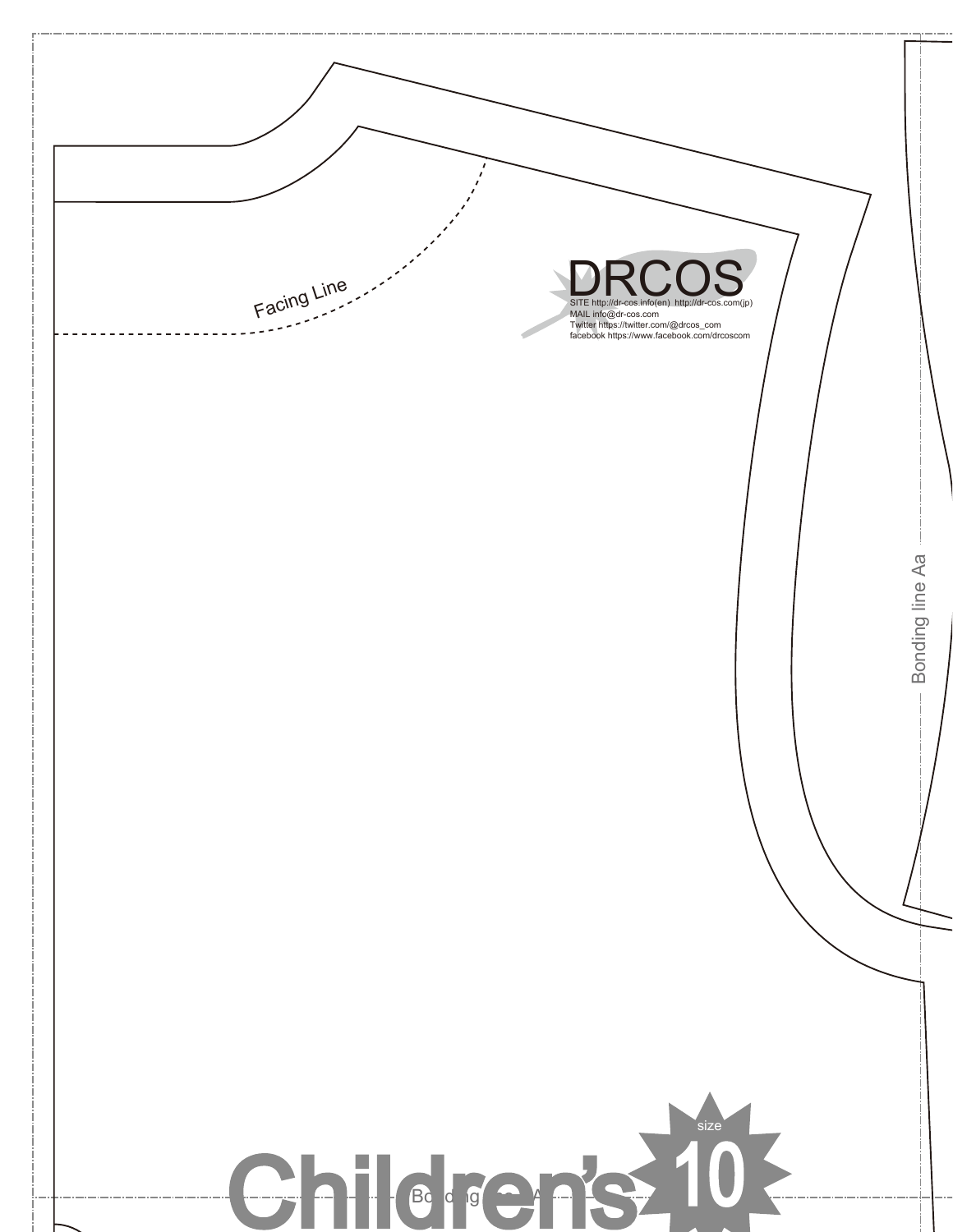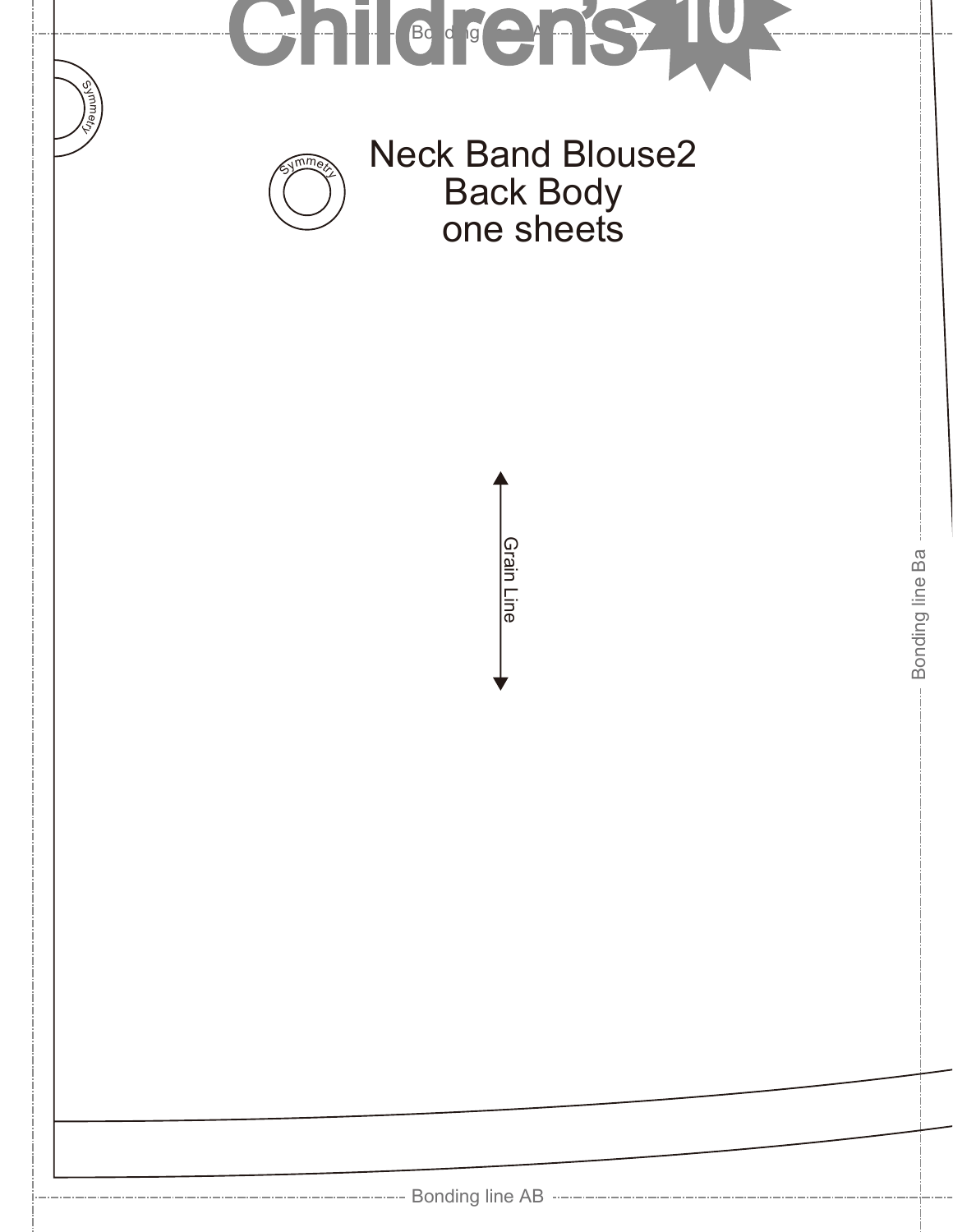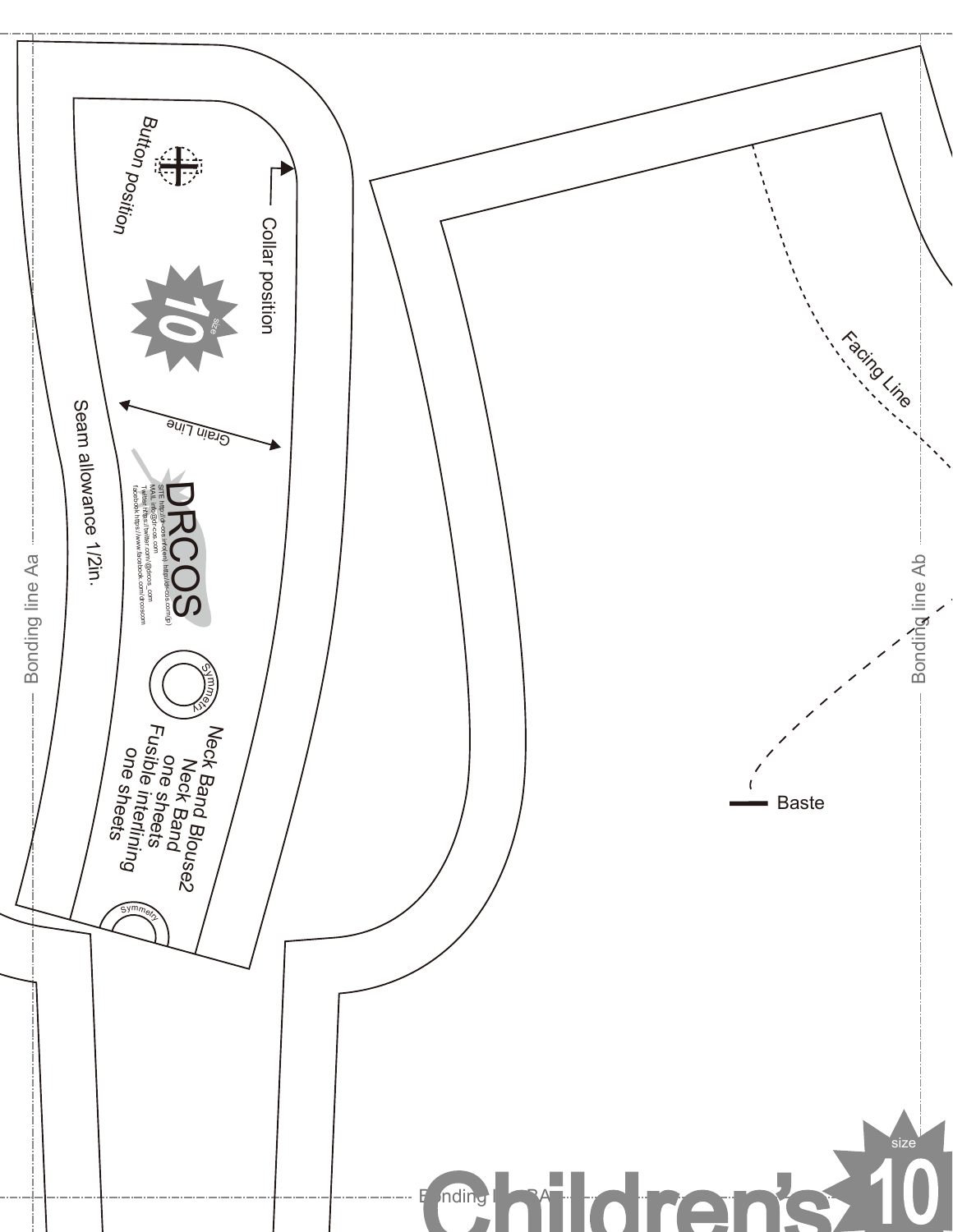|                               |                                 |                          | mildren's<br>nding                                                                                                                                                                |
|-------------------------------|---------------------------------|--------------------------|-----------------------------------------------------------------------------------------------------------------------------------------------------------------------------------|
| Ba<br>Bonding line<br>$\perp$ | Seam allowance<br><b>1/2in.</b> | Seam allowance<br>1/2in. | <b>Neck Band Blouse2</b><br><b>Front Body</b><br>Two sheets<br>Bonding line Bb<br><b>Grain Line</b>                                                                               |
|                               |                                 |                          | <b>DRCOS</b><br>SITE http://dr-cos.info(en) http://dr-cos.com(jp)<br>MAIL info@dr-cos.com<br>Twitter https://twitter.com/@drcos_com<br>facebook https://www.facebook.com/drcoscom |
|                               |                                 |                          |                                                                                                                                                                                   |

 $\dots$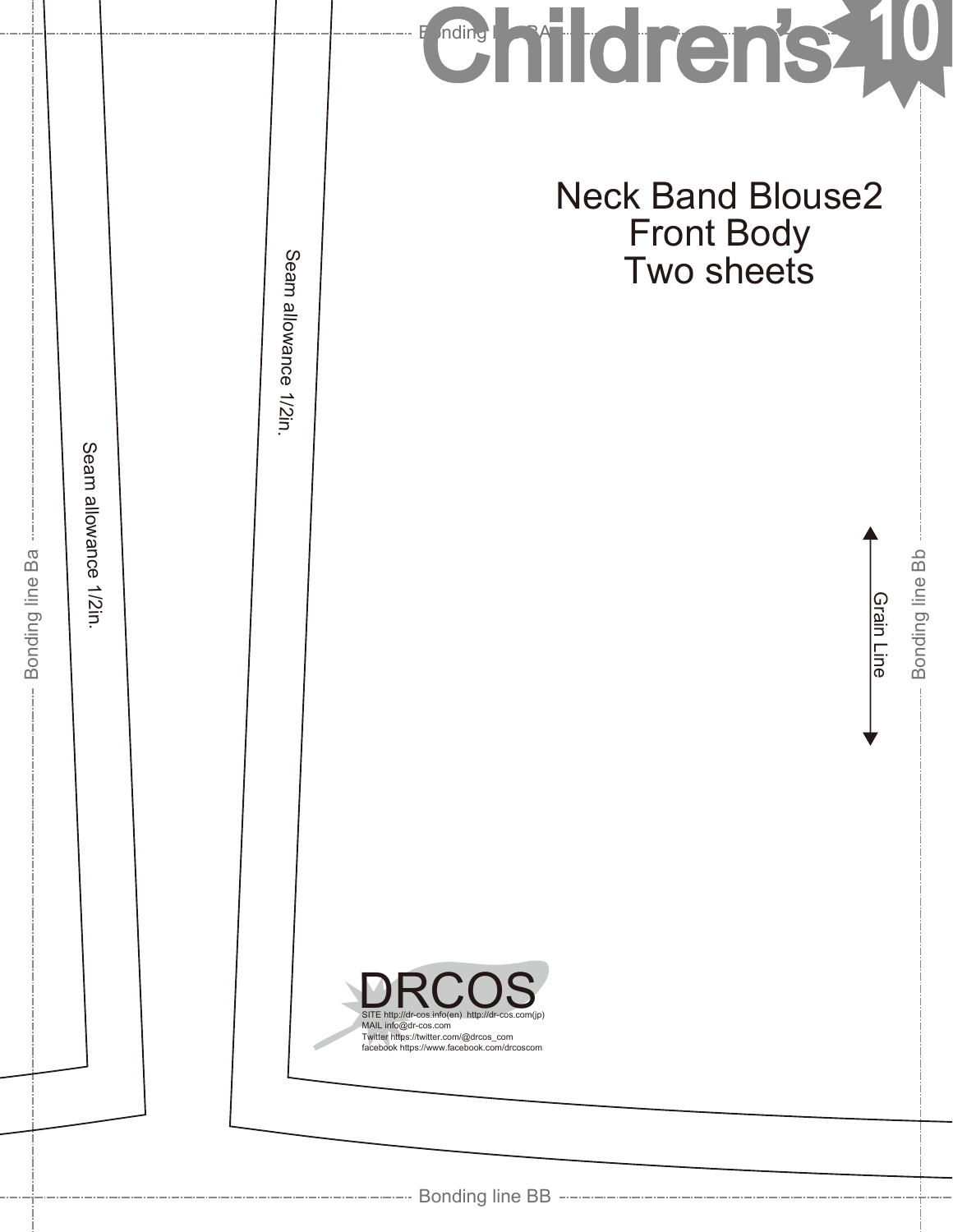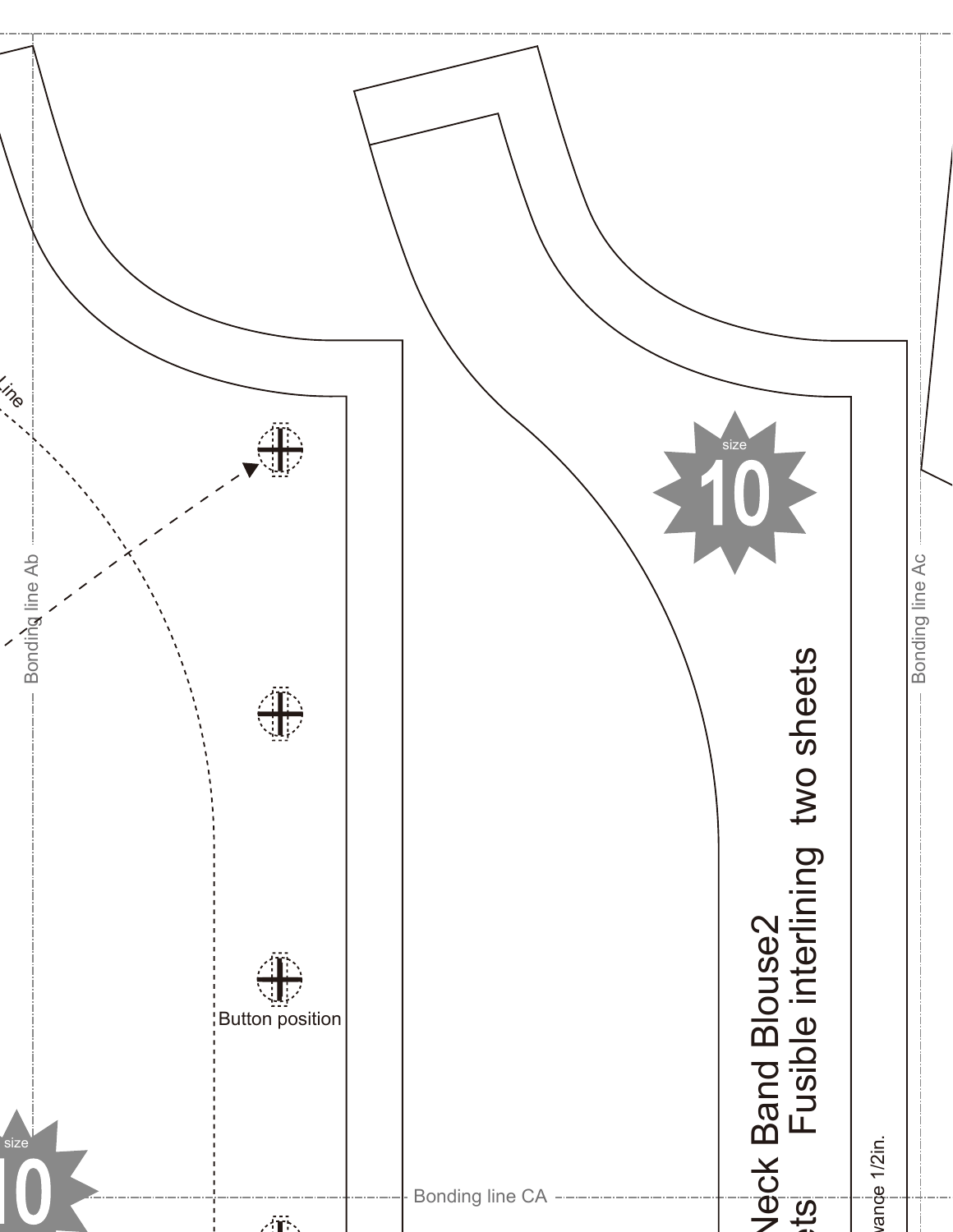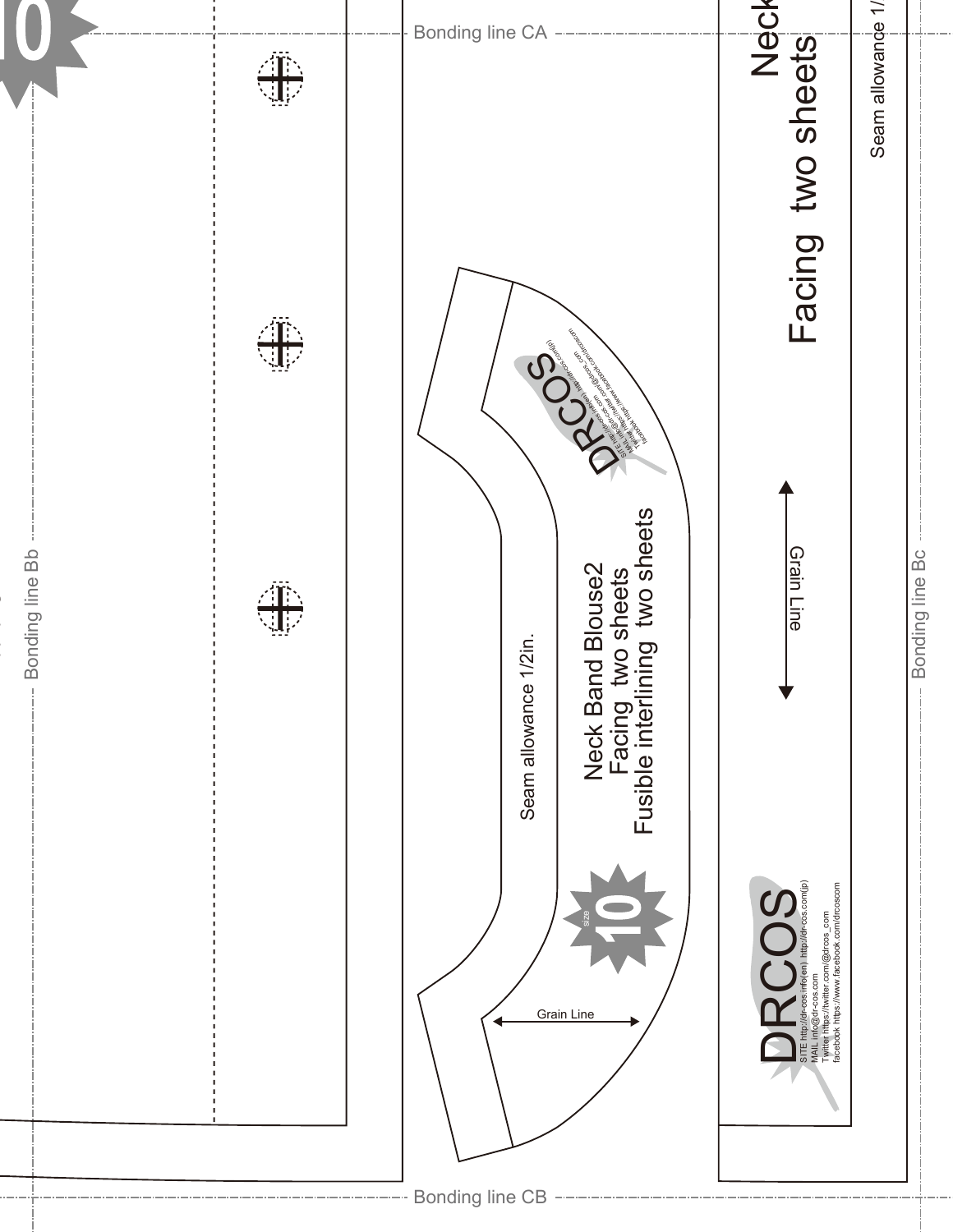